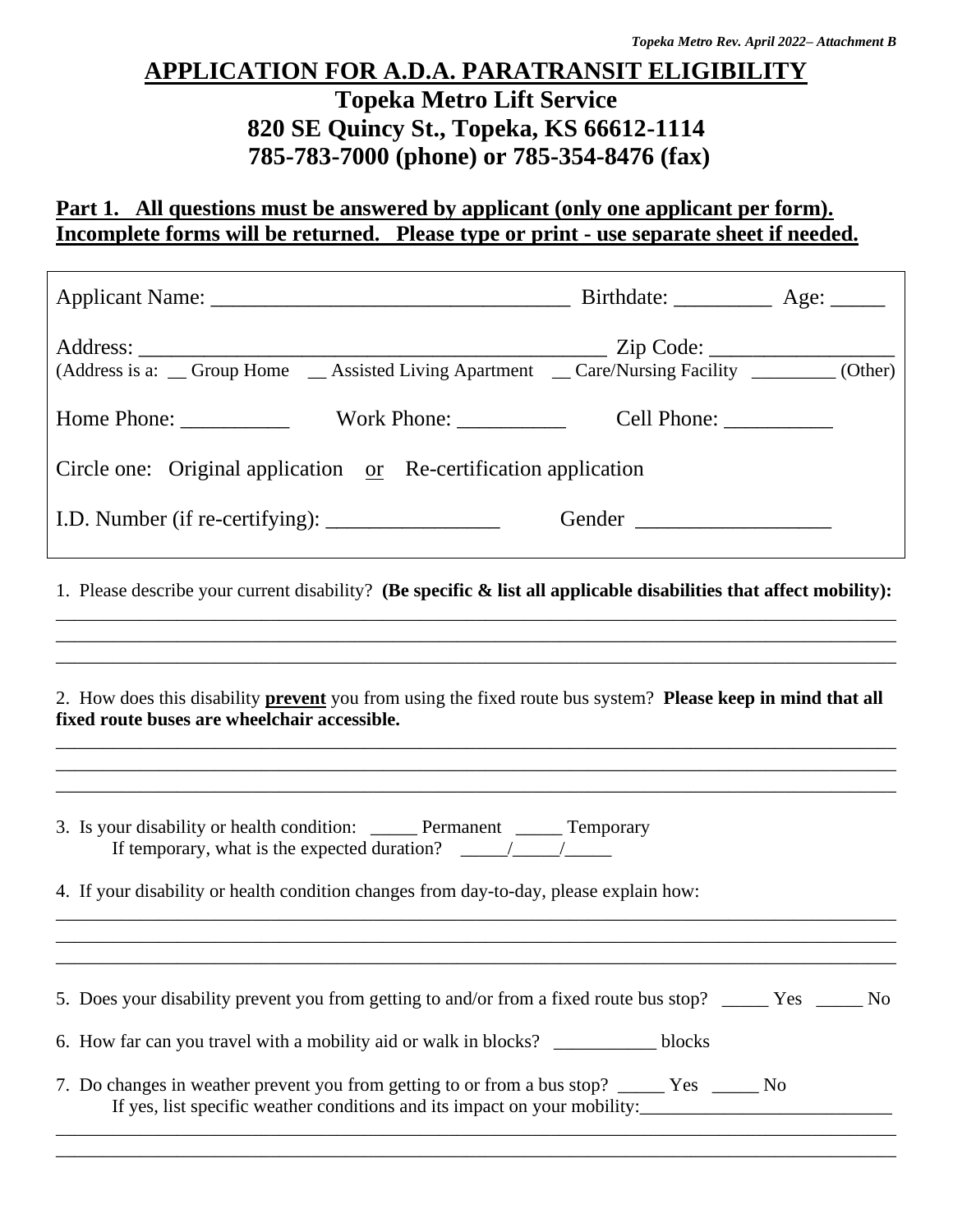#### *Topeka Metro Rev. April 2022– Attachment B*

| 8. If there is a physical barrier that, when combined with your disability, might prevent travel to or from the bus |  |  |  |  |  |
|---------------------------------------------------------------------------------------------------------------------|--|--|--|--|--|
| stop closest to you, please list it: (Examples: no sidewalks, no curb cuts, ice, snow, no crosswalks/lights, steps) |  |  |  |  |  |

\_\_\_\_\_\_\_\_\_\_\_\_\_\_\_\_\_\_\_\_\_\_\_\_\_\_\_\_\_\_\_\_\_\_\_\_\_\_\_\_\_\_\_\_\_\_\_\_\_\_\_\_\_\_\_\_\_\_\_\_\_\_\_\_\_\_\_\_\_\_\_\_\_\_\_\_\_\_\_\_\_\_\_\_\_\_\_\_\_

9. Are you prevented from traveling to or from a boarding location for any of the following reasons? *(check all that apply):*

| (check all that apply):<br>Inability to negotiate hilly terrain Extreme sensitivity to climatic conditions<br>___Allergic/environmental sensitivities _____Hyper-fatigue or frailty<br>___Night blindness<br>___ Inability to cross busy intersections                                                                                                                                                                                                                                                                                                                                                                                                                                                                                                                                                                       |
|------------------------------------------------------------------------------------------------------------------------------------------------------------------------------------------------------------------------------------------------------------------------------------------------------------------------------------------------------------------------------------------------------------------------------------------------------------------------------------------------------------------------------------------------------------------------------------------------------------------------------------------------------------------------------------------------------------------------------------------------------------------------------------------------------------------------------|
|                                                                                                                                                                                                                                                                                                                                                                                                                                                                                                                                                                                                                                                                                                                                                                                                                              |
|                                                                                                                                                                                                                                                                                                                                                                                                                                                                                                                                                                                                                                                                                                                                                                                                                              |
| 12. Can you board a bus with a "kneeling" feature which lowers the height of the first step? ____ Yes ____ No                                                                                                                                                                                                                                                                                                                                                                                                                                                                                                                                                                                                                                                                                                                |
|                                                                                                                                                                                                                                                                                                                                                                                                                                                                                                                                                                                                                                                                                                                                                                                                                              |
|                                                                                                                                                                                                                                                                                                                                                                                                                                                                                                                                                                                                                                                                                                                                                                                                                              |
|                                                                                                                                                                                                                                                                                                                                                                                                                                                                                                                                                                                                                                                                                                                                                                                                                              |
| 16. Are you able to identify the bus you need? ________ Yes ________ No                                                                                                                                                                                                                                                                                                                                                                                                                                                                                                                                                                                                                                                                                                                                                      |
| 17. Are you able to detect curbs, curb cuts, sidewalks, etc.? _____ Yes _____ No                                                                                                                                                                                                                                                                                                                                                                                                                                                                                                                                                                                                                                                                                                                                             |
| 18. Are you legally blind? ________ Yes ________ No                                                                                                                                                                                                                                                                                                                                                                                                                                                                                                                                                                                                                                                                                                                                                                          |
|                                                                                                                                                                                                                                                                                                                                                                                                                                                                                                                                                                                                                                                                                                                                                                                                                              |
| 19. Please check all of the following mobility aids you might use:                                                                                                                                                                                                                                                                                                                                                                                                                                                                                                                                                                                                                                                                                                                                                           |
| ____ Ambulatory, but must use lift/ramp to board vehicle ____ I do not use a mobility aid of any kind<br>Service/guide animal – task it is trained to do:                                                                                                                                                                                                                                                                                                                                                                                                                                                                                                                                                                                                                                                                    |
| 20. If you utilize a wheelchair or scooter, please list the manufacturer & model and number of wheels:                                                                                                                                                                                                                                                                                                                                                                                                                                                                                                                                                                                                                                                                                                                       |
| 21. If you use a wheelchair or scooter, what are its physical dimensions when measured 2 inches above the<br>floor, including foot or head extensions (in inches)?<br>manufactured media and the set of the set of the set of the set of the set of the set of the set of the set of the set of the set of the set of the set of the set of the set of the set of the set of the set of the set of t<br>$\frac{1}{\sqrt{1-\frac{1}{2}}\sqrt{1-\frac{1}{2}}\sqrt{1-\frac{1}{2}}\sqrt{1-\frac{1}{2}}\sqrt{1-\frac{1}{2}}\sqrt{1-\frac{1}{2}}\sqrt{1-\frac{1}{2}}\sqrt{1-\frac{1}{2}}\sqrt{1-\frac{1}{2}}\sqrt{1-\frac{1}{2}}\sqrt{1-\frac{1}{2}}\sqrt{1-\frac{1}{2}}\sqrt{1-\frac{1}{2}}\sqrt{1-\frac{1}{2}}\sqrt{1-\frac{1}{2}}\sqrt{1-\frac{1}{2}}\sqrt{1-\frac{1}{2}}\sqrt{1-\frac{1}{2}}\sqrt{1-\frac{1}{2}}\sqrt{1-\frac$ |
| 22. Do you require a Personal Care Attendant (PCA) when you travel? Note: A PCA is someone who is<br>designated or employed by a person to provide personal assistance; it is not a companion or escort.                                                                                                                                                                                                                                                                                                                                                                                                                                                                                                                                                                                                                     |
| ________ Yes _______ No _______ Sometimes                                                                                                                                                                                                                                                                                                                                                                                                                                                                                                                                                                                                                                                                                                                                                                                    |
| 23. Do you require a reasonable modification in order to utilize Topeka Metro services? ____Yes ____No                                                                                                                                                                                                                                                                                                                                                                                                                                                                                                                                                                                                                                                                                                                       |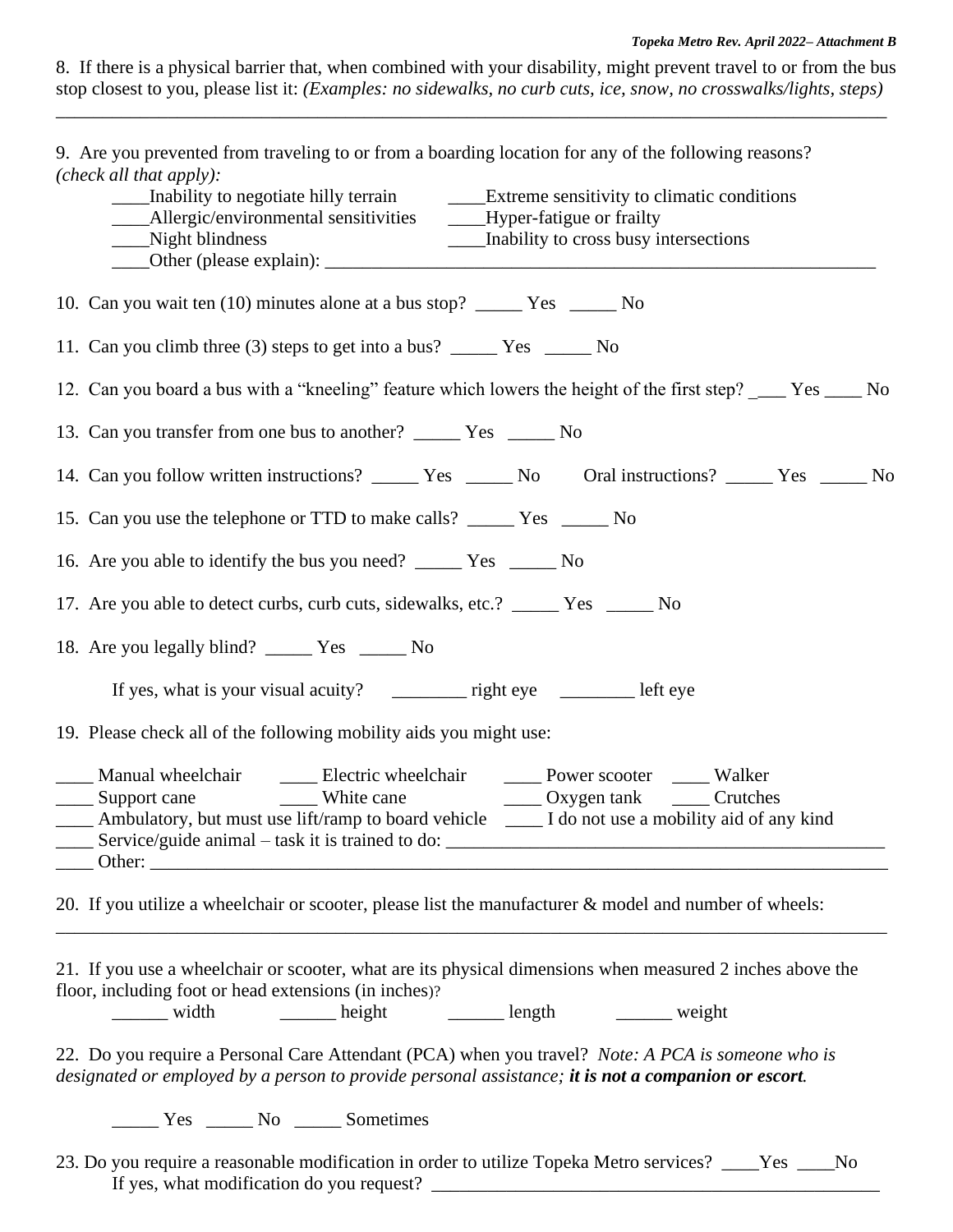| Topeka Metro Rev. April 2022-Attachment B                                                                                                                                                                                                                                                                                                                                                                                                                                                                                                                                                                                                                                                                                           |  |  |  |  |  |
|-------------------------------------------------------------------------------------------------------------------------------------------------------------------------------------------------------------------------------------------------------------------------------------------------------------------------------------------------------------------------------------------------------------------------------------------------------------------------------------------------------------------------------------------------------------------------------------------------------------------------------------------------------------------------------------------------------------------------------------|--|--|--|--|--|
| 25. Have you ever received travel training on the fixed route system? _____ Yes _____ No                                                                                                                                                                                                                                                                                                                                                                                                                                                                                                                                                                                                                                            |  |  |  |  |  |
| 26. Would you like to receive information on the fixed route system? _____ Yes _____ No                                                                                                                                                                                                                                                                                                                                                                                                                                                                                                                                                                                                                                             |  |  |  |  |  |
| Please provide a contact name and phone number of a relative or friend in case we are unable to reach you:                                                                                                                                                                                                                                                                                                                                                                                                                                                                                                                                                                                                                          |  |  |  |  |  |
|                                                                                                                                                                                                                                                                                                                                                                                                                                                                                                                                                                                                                                                                                                                                     |  |  |  |  |  |
| Telephone: ___________________(home) ________________(work) _________________(cell)                                                                                                                                                                                                                                                                                                                                                                                                                                                                                                                                                                                                                                                 |  |  |  |  |  |
|                                                                                                                                                                                                                                                                                                                                                                                                                                                                                                                                                                                                                                                                                                                                     |  |  |  |  |  |
| I hereby certify, to the best of my knowledge, that the information I have provided in this form is correct and<br>true. Falsifying information is prohibited and could result in permanent suspension of my Lift eligibility. In<br>addition, I agree to notify Topeka Metro of any changes in my status, that may affect my eligibility to use this<br>service. I also understand that failure to adhere to the policies and procedures identified in the Lift User's<br>Guide will be grounds for revoking my right to participate in the Lift program. I hereby authorize my agency<br>representative or health care professional(s) to provide any additional information to Topeka Metro personnel as<br>needed or requested. |  |  |  |  |  |
|                                                                                                                                                                                                                                                                                                                                                                                                                                                                                                                                                                                                                                                                                                                                     |  |  |  |  |  |
|                                                                                                                                                                                                                                                                                                                                                                                                                                                                                                                                                                                                                                                                                                                                     |  |  |  |  |  |
| Applicant safety is an utmost concern for Topeka Metro. Shawnee County Emergency Management has a<br>database of individual names, address and phone number who may require assistance during or after a disaster<br>situation within our county. By signing in this section, you give Topeka Metro permission to provide this data<br>to Shawnee County Emergency Management. Data would be saved on a Shawnee County Emergency<br>Management secure hard drive.                                                                                                                                                                                                                                                                   |  |  |  |  |  |
| Date:                                                                                                                                                                                                                                                                                                                                                                                                                                                                                                                                                                                                                                                                                                                               |  |  |  |  |  |
|                                                                                                                                                                                                                                                                                                                                                                                                                                                                                                                                                                                                                                                                                                                                     |  |  |  |  |  |
| If you are not the applicant, but have completed this application on the applicant's behalf, you must provide the<br>following information (please type or print):                                                                                                                                                                                                                                                                                                                                                                                                                                                                                                                                                                  |  |  |  |  |  |
|                                                                                                                                                                                                                                                                                                                                                                                                                                                                                                                                                                                                                                                                                                                                     |  |  |  |  |  |
| I hereby certify, to the best of my knowledge, that the above information is true and correct.                                                                                                                                                                                                                                                                                                                                                                                                                                                                                                                                                                                                                                      |  |  |  |  |  |
|                                                                                                                                                                                                                                                                                                                                                                                                                                                                                                                                                                                                                                                                                                                                     |  |  |  |  |  |
|                                                                                                                                                                                                                                                                                                                                                                                                                                                                                                                                                                                                                                                                                                                                     |  |  |  |  |  |
| ______ New Application _______ Re-certification<br><i>LIFT DEPARTMENT USE ONLY</i>                                                                                                                                                                                                                                                                                                                                                                                                                                                                                                                                                                                                                                                  |  |  |  |  |  |
|                                                                                                                                                                                                                                                                                                                                                                                                                                                                                                                                                                                                                                                                                                                                     |  |  |  |  |  |
|                                                                                                                                                                                                                                                                                                                                                                                                                                                                                                                                                                                                                                                                                                                                     |  |  |  |  |  |
| <i>Expiration Date:</i><br>PCA: yes no sometimes<br>Eligibility Code: _________<br>Special Instructions/Reasonable Modifications: __________________________________                                                                                                                                                                                                                                                                                                                                                                                                                                                                                                                                                                |  |  |  |  |  |